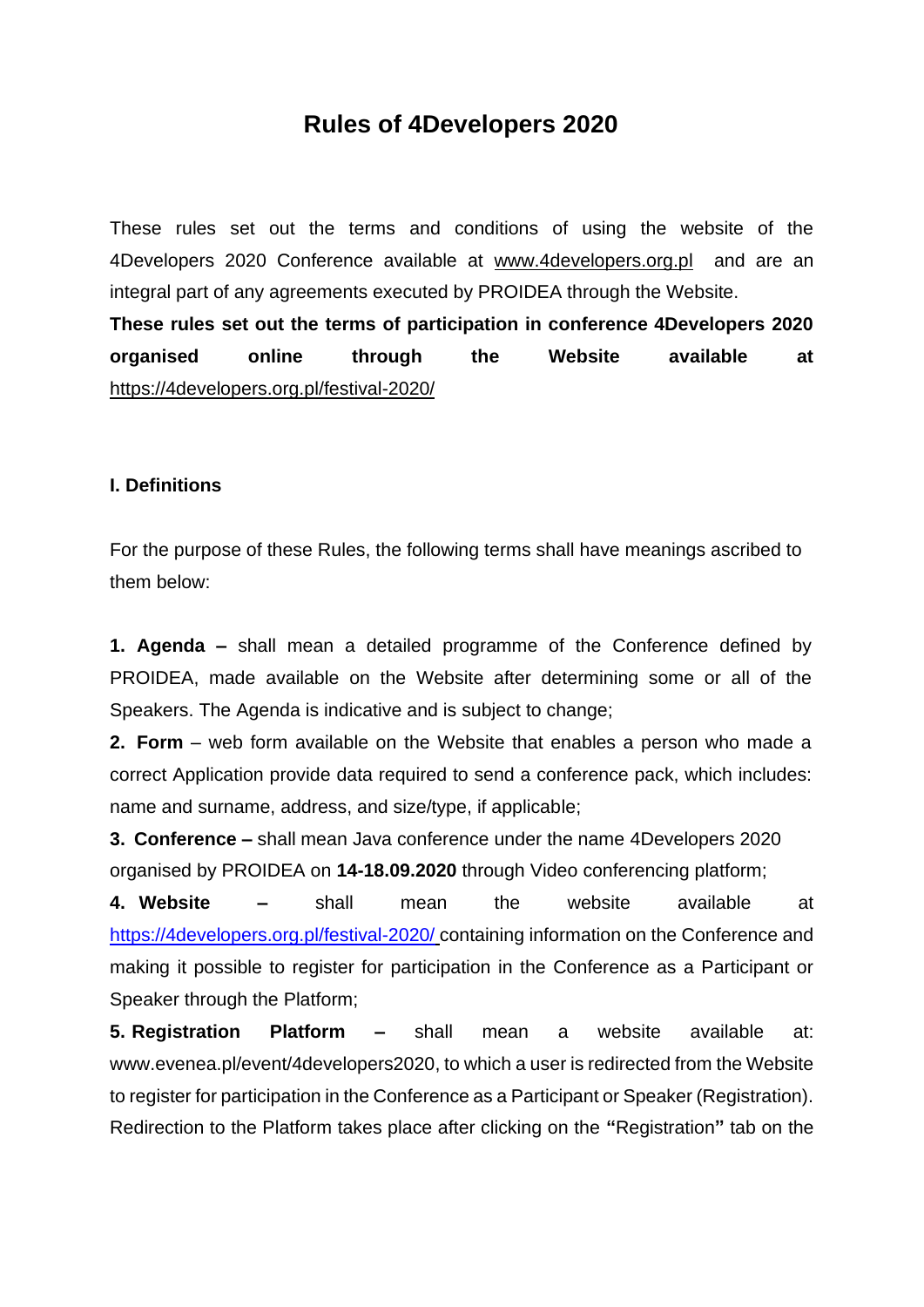Website and starting the Registration process on the Website. The Platform is offered as part of the Evenea online service provided by Event Labs Sp. z o.o. of Warsaw.

**6. Communication platform** – dedicated application delivered by third party, each time indicated in case of a specific Conference, used for communication between interested Participants, Speakers and PROIDEA;

**6. Video conferencing platform** – platform used for video conferences that also allows individual contact between Participant and Speaker, through which the Conference is carried out. The type of Video conferencing platform is indicated each time in information regarding the Conference;

**7. Speaker –** shall mean an adult natural person authorised to give a lecture during the Conference, selected by PROIDEA in accordance with the procedure referred to in Section **V of these Rules;**

**8. PROIDEA –** shall mean PROIDEA Sp. z o.o. of Kraków, with its registered office **at ul. Zakopiańska 9, 30-418** Kraków (Poland), entered in the Business Register maintained by the District Court for **Kraków-Śródmieście in Kraków under No. KRS** 0000448243, holding Tax Identification Number (NIP): 6793088842, with the share capital of PLN 10,000, paid in full, organizer of the Conference and owner of the Website;

**9. Privacy Policy** – document available on the Website at

<https://4developers.org.pl/festival-2020/> which sets out the rules, goals, and basis of processing of personal data of Users, Participants, and Speakers, as well as rights of data subjects and other information regarding processing of personal data on the Website;

**10. Rules** – present rules;

**11. Website** – web page available at <https://4developers.org.pl/festival-2020/> where information about the Conference is published, which enables submitting an Application by using the provided tools and participating in the Conference online;

**12. Participant –** shall mean an adult natural person entitled to participate in the Conference and receive additional benefits specified in detail in Section IV of these Rules. A minor may be a Participant only with the consent of PROIDEA. Persons under 18 years of age may be allowed to participate in 4Developers 2020 After their prior verification by the Organiser (only with the consent and under the care of a legal guardian). Please contact us in advance by e-mail: [rejestracja@proidea.org.pl;](mailto:rejestracja@proidea.org.pl)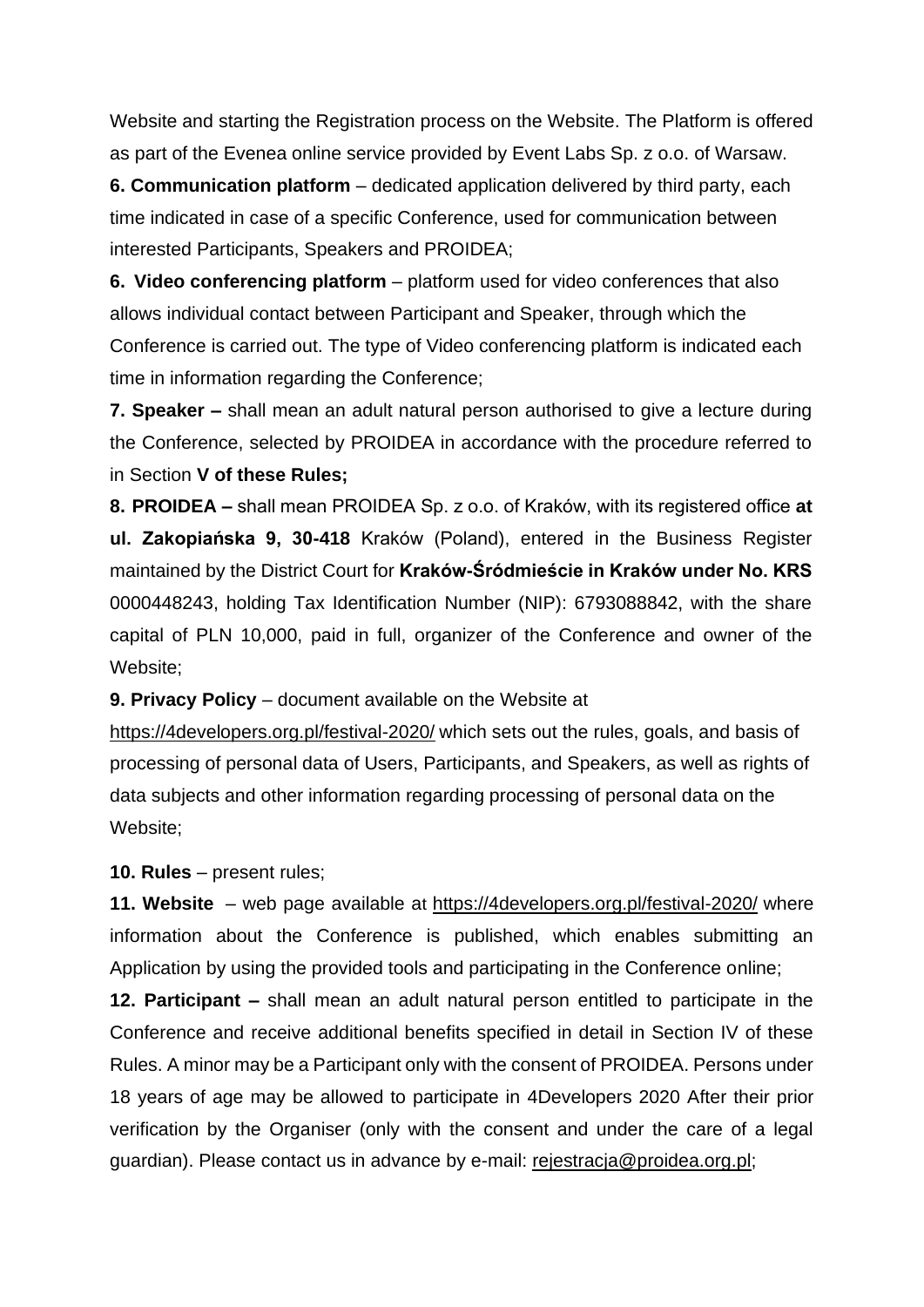**13. User –** shall mean an adult natural person using the Website;

**14. Applicant** – natural person, legal person or organisational unit without legal entity, with legal capacity granted by regulations, submitting an Application on behalf of themselves or for a third party.

**15. Application** – filling out the form available on the Platform, which enables providing data necessary to participate in the Conference and paying the fee for participation in the Conference.

## **II. General provisions**

1. Using the Website and the services offered through the Website shall be deemed as approval of these rules (the **"**Rules**"**) and the Privacy Policy.

These Rules set out the terms of using the Website, as well as detailed rights and obligations of PROIDEA, Participants, Users, and Speakers;

2. All rights to the name of the Website, its graphic and functional concept, as well as rights to all text and graphic elements used on the Website, with the exception of elements provided by third parties (in particular logotypes of partners, media partners, sponsors, partner conferences etc.), are held by PROIDEA and may be used only with the consent (under a license) granted by PROIDEA.

3. In matters related to the use of the Website or participation in the Conference, Users may contact PROIDEA by e-mail, to the following e-mail address: [aleksandra.mistak@proidea.org.pl.](mailto:aleksandra.mistak@proidea.org.pl)

4. Reading the Rules and Privacy Policy is essential to perform an Application, and thus to participate in the Conference;

5. Users, Participants, Speakers, and PROIDEA are obliged to comply with these Rules;

6. Platform, Communication platform, and Video conferencing platform are collectively named in the Rules "Platforms".

## **III. Terms and conditions of using the Service and Platform.**

1. PROIDEA provides through the Website electronic services including:

• the possibility to read the information publicly available on the Website, in particular concerning the Conferences organised by PROIDEA,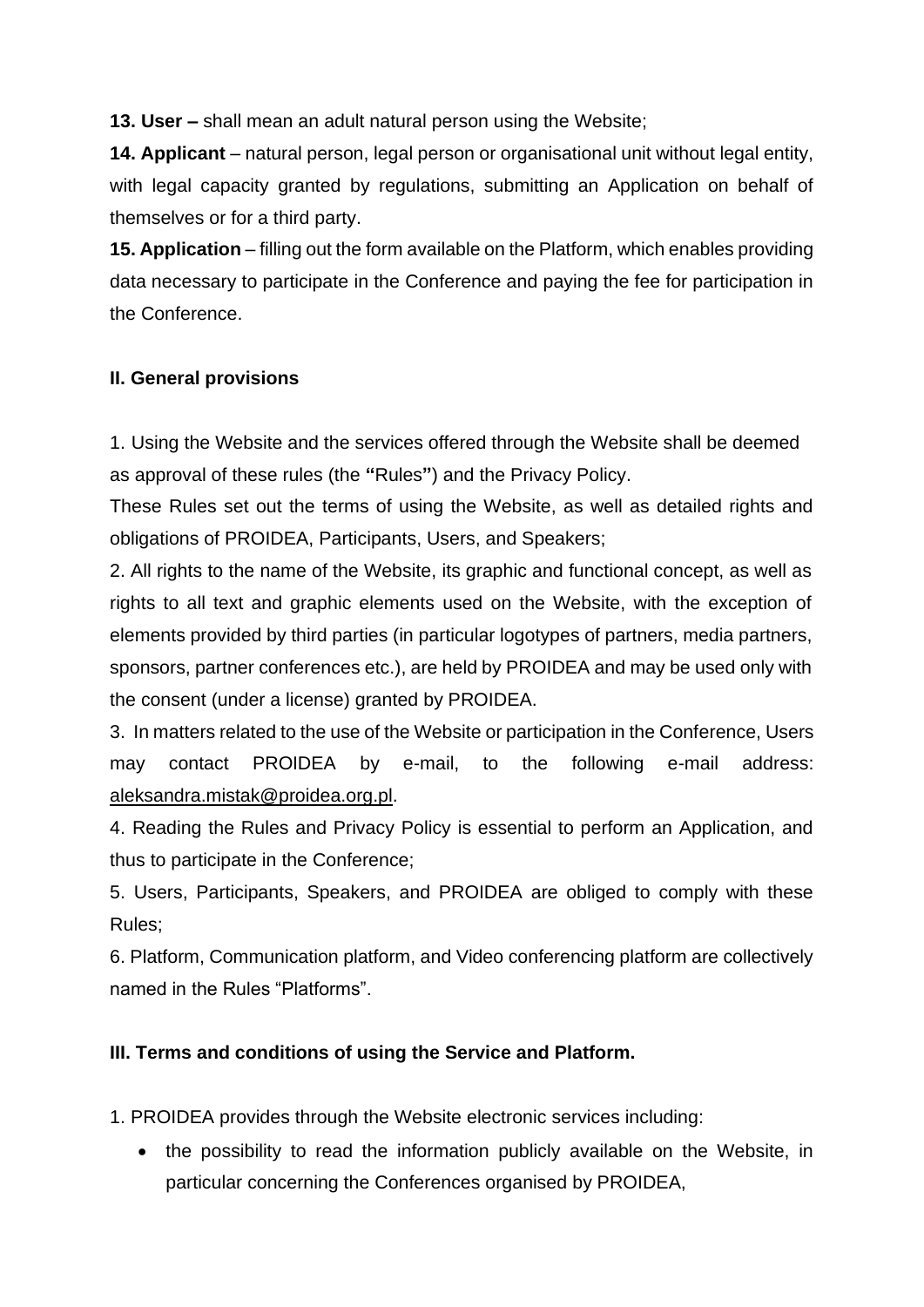- the possibility to submit an Application for the Conference,
- ordering conference materials.
- Reading the information publicly available on the Website, in particular concerning the Conferences and Schedule, is possible for every Internet user.

2. PROIDEA provides a service allowing to submit an Application by redirecing the User to the Platform, and service allowing to order conference materials by sending a form to servers of the Website.

3. Using the Website and Platform, as well as services and tools available through them require access to Internet and a device (personal computer, smartphone, tablet) equipped with an updated web browser. Using the Internet access may involve costs applied by User's Internet provider.

4. PROIDEA informs that normal course of the Conference requires stable and good quality Internet connection, thus is not responsible for low quality of Participants' and Speakers' connection that will impede or prevent participation in the Conference.

5. Using the Website and electronic services available through it is not attached with security threats of User's ICT system other than usual threats resulting from using the Internet, such as computer viruses, malware, attacks by third parties aimed at breaking the security of User's or Website's ICT system in order to illegally obtain information, including personal data.

6. In order to ensure secure data transmission through the Website, PROIDEA shall apply technical and organizational measures corresponding with the level of risks related to the use of the Website.

7. In order to prevent threats, including threats listed in paragraph 6 above, it is advised that Users use antivirus software and similar software protecting from these threats.

#### **8. Users shall not abuse the Website, in particular:**

a) transmit any content that would cause disruption or overload of the Website or systems used by entities that participate, directly or indirectly, in the provision of services by electronic means;

b) transmit any content that could infringe on the personal rights of any third parties, or on any copyrights, intellectual property rights or business secrets, or that might in any other manner violate the law and order or be contrary to accepted principles of morality;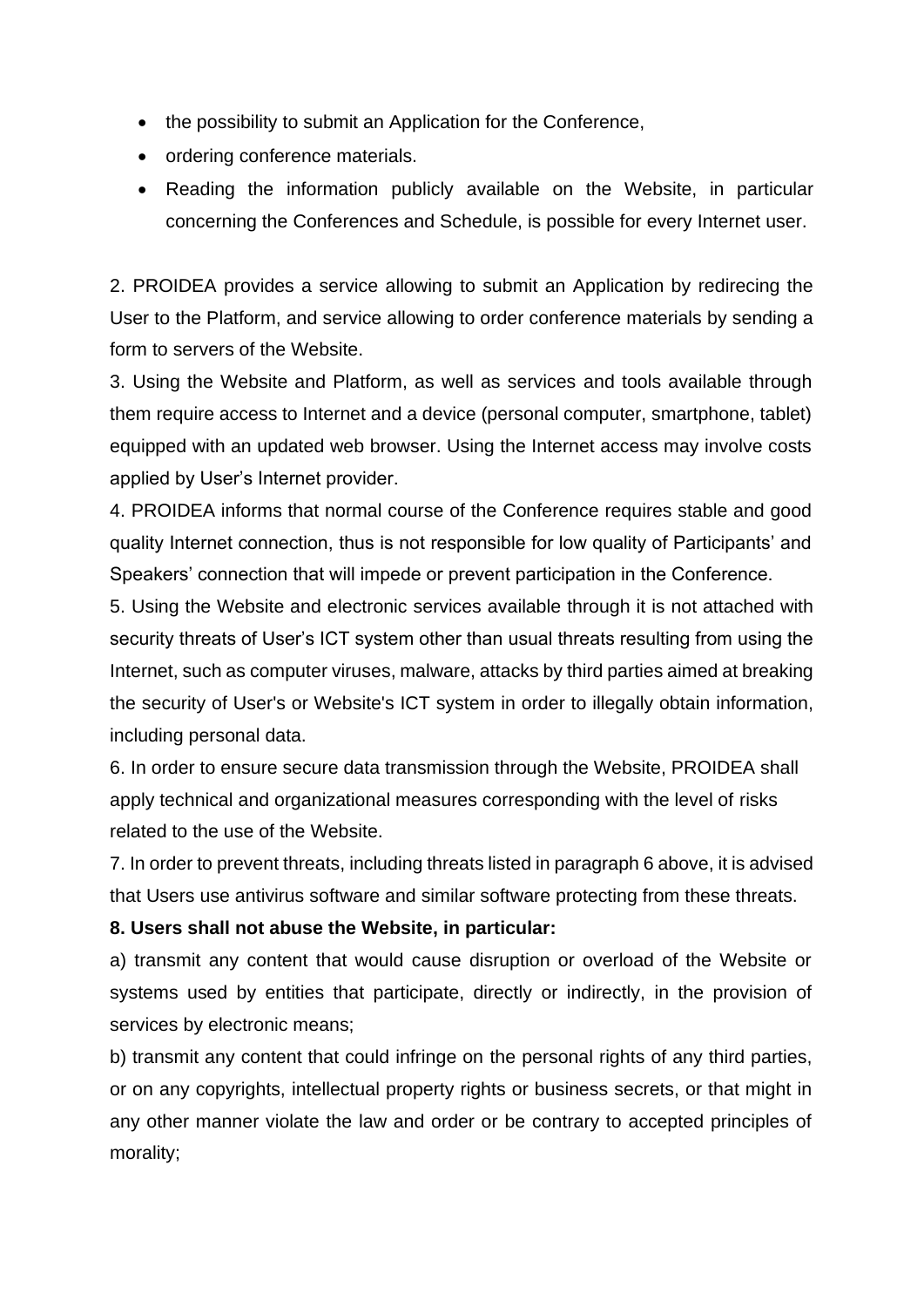c) transmit any content containing computer viruses and other malicious software, such as worms, trojan horses, keyloggers or other;

d) transmit any content that would distribute unsolicited commercial information (SPAM) other illegal content **–** as well as transmit any other unlawful content.

### **IV. Participation in the Conference as a Participant.**

- 1. Application for participation in the Conference can be submitted at any time before the Conference starts.
- 2. Applicant acting for a third party should be authorized to provide PROIDEA with personal data of the submitted person in the extent required to submit a correct Application, and if needed to fill out the Form. Applicant is obliged to provide such person with Rules and Privacy Policy and ensure that the person has read them.
- 3. User acting on behalf of Applicant, who is a legal person or organisational unit without legal entity, with legal capacity granted by regulations, declares at the moment of submitting an Application that they are authorized to act on behalf of such Applicant, who is a legal person of organizational unit, and will provide appropriate authorization on demand of PROIDEA.
- 4. Application can be submitted by filling out and sending the application form available on the Platform and paying the fee.
- 5. In the registration form for Participants available on the Platform and the Website, the User shall provide the following data: name and surname; e-mail address (please provide your direct and up-to-date e-mail address as the ticket and organisational information related to the conference, before party and after party will be sent to that e-mail address), telephone number; and optionally also the User**'**s profile name on Twitter, where he or she learned about the Conference, what motivated him or her to participate in the Conference and other notes, as well as the following details for invoicing purposes: company name, address, postal code, city/town, optionally: tax identification number (NIP). Company name and tax identification number (NIP) shall be provided for the purposes of obtaining an invoice where the submitted request concerns a company (a legal person, an organisational unit with no legal personality but having legal capacity, a natural person conducting economic activity). In the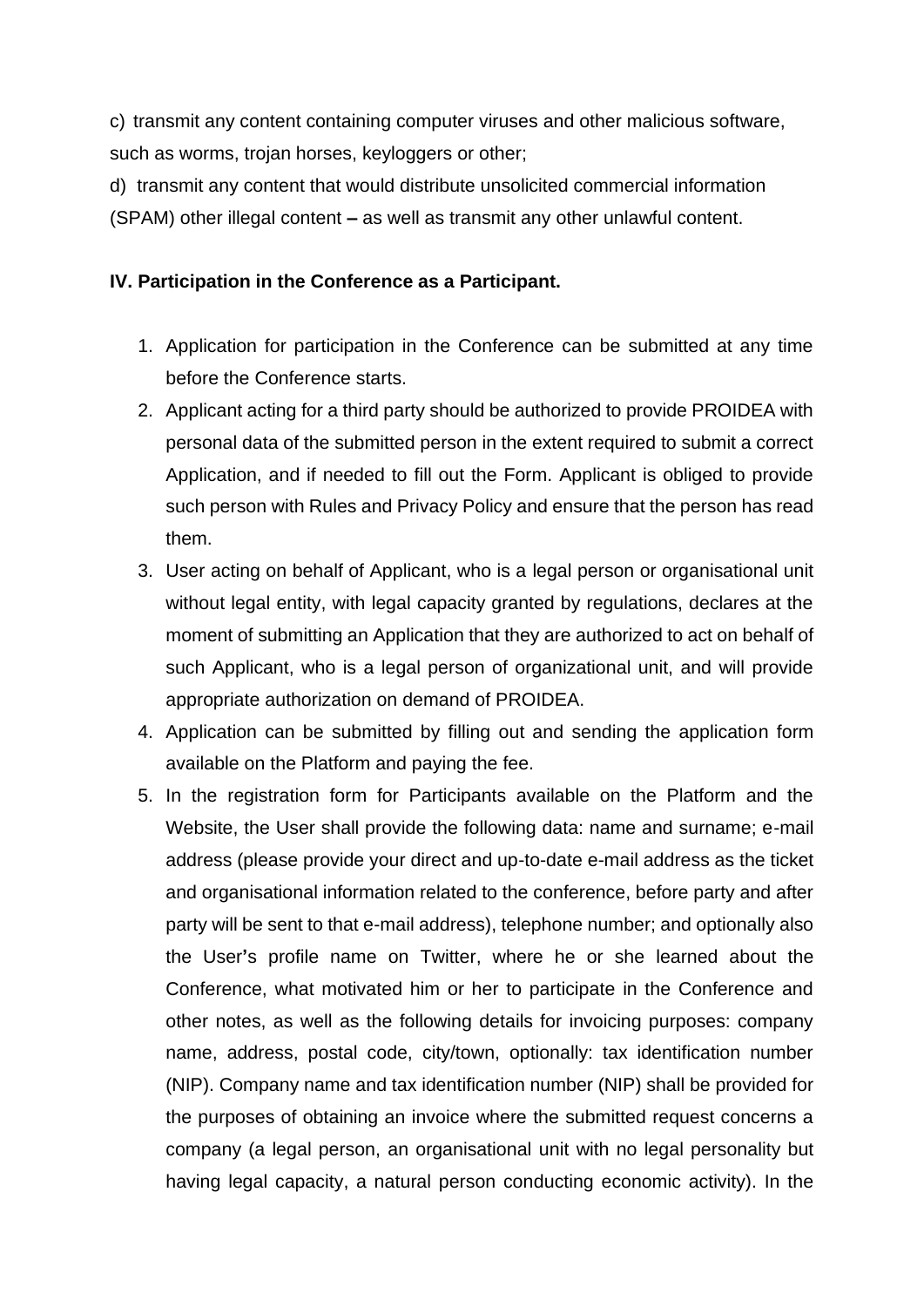registration form, the User may also provide a discount code (if the User has received any). If despite having a discount code the User does not provide it during the registration process, he or she shall loose the right to apply the discount and the registration shall proceed based on the price list referred to **in Section IV.**

- 6. If the Application is submitted by Applicant acting on behalf of third party, they should provide their data in the application form.
- 7. Participation in the Conference as a Participant is subject to an admission fee. The cost of participation is indicated in the Price list visible in the application form available on the Platform ("**Price list**").
- 8. Cost indicated in the Price list concerns participation of one person in the Conference, according to the content of the Price list. Entitlement to discounts provided in the Price list can be verified by PROIDEA.
- 9. Verification of entitlement to a discount is based on giving the User, who submitted an Application with a discount, a deadline not shorter than 7 (seven) days to provide materials proving entitlement to a discount. In case of negative verification of entitlement or lack of contact from such User, PROIDEA is entitled to cancel the Application. Money paid for cancelled Application will be returned in 14 days to an account, with which the payment was made.
- 10.Cost indicated in the Price list includes all the fees and taxes.
- 11.Payments for participation in the Conference may be made in Polish złoty.
- 12.These Rules provide for the following payment methods:
	- a. online payment: by payment card. This form of payment shall be processed by PayPal and Dotpay Sp. z o.o.
	- b. offline payment: payment by wire transfer according to data provided in an email sent to an address indicated while submitting the Application.
- 13.Failure to make the payment for participation in the Conference shall not constitute resignation from participation, and the User or persons registered for participation shall retain the right to participate in the Conference and PROIDEA shall retain the right to receive the relevant payment.
- 14.It is possible to enter a promotional code (discount) in the application form. Lack of discount code during the registration results in loss of right to obtain a discount and registration is performed on payment terms indicated in the Price list.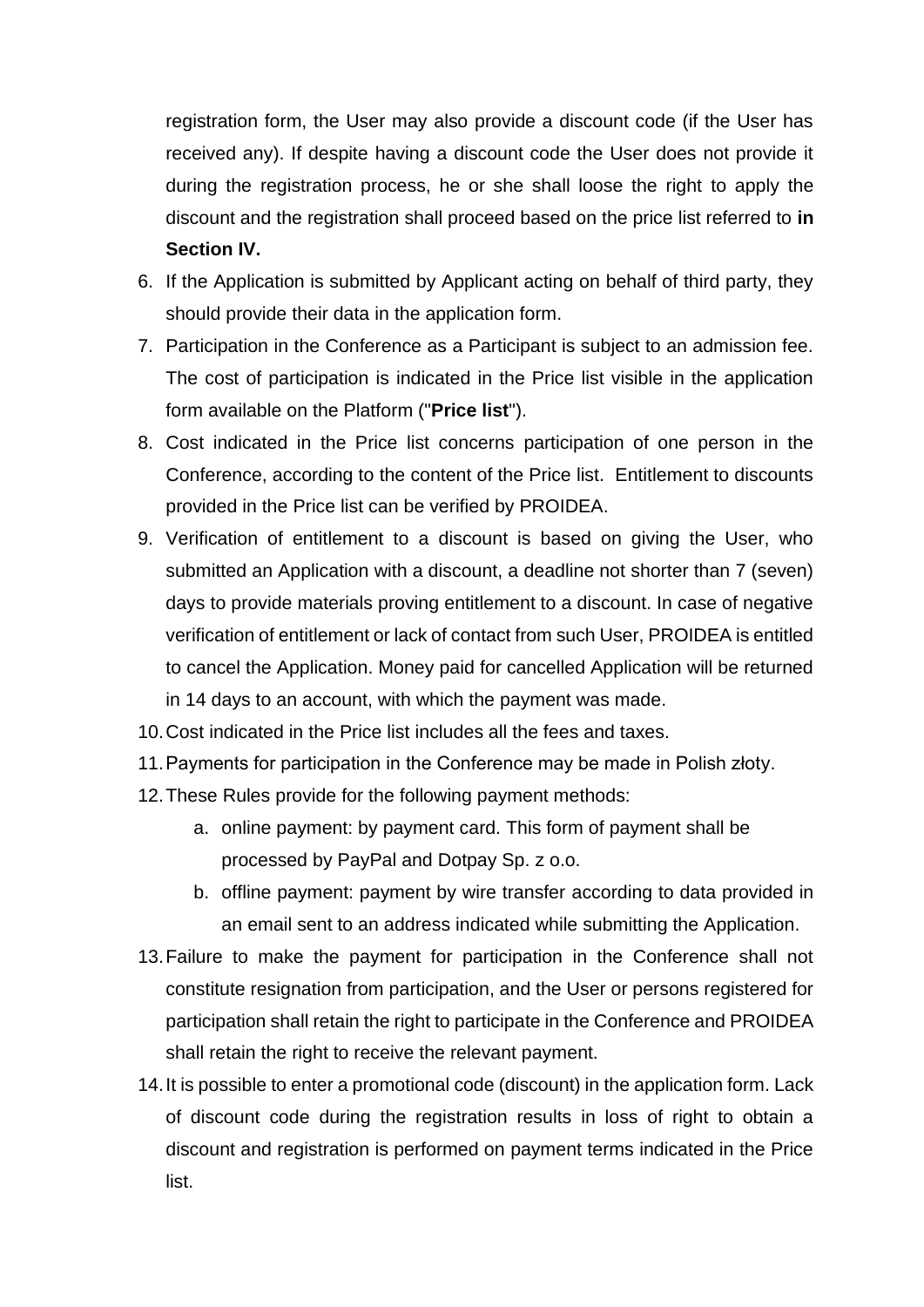- 15.By submitting an Application, the Applicant submits to PROIDEA an offer of agreement for participation in the Conference.
- 16.Receiving by PROIDEA an offer described in the preceding paragraph is confirmed by sending an email validating the Application to an email address provided in the Application. The agreement for participation in the Conference between PROIDEA and Applicant is concluded at the moment of sending such message.
- 17.Upon the conclusion of agreement the person to whom the agreement is concluded obtains the status of a Participant, which enables them to participate online in every lecture listed on the Schedule. Participation in the Conference will be possible through Video conferencing platform available on the Website on one device only, after entering an access code, which was provided via email not later than one hour before the Conference starts, or immediately after registration in case of doing it during the Conference.
- 18.Direct communication between Participant and Speakers during the Conference will be possible through the Video conferencing platform.
- 19.A User who is a consumer (i.e. a natural person performing a legal action not related directly to his or her economic or professional activity, having full legal capacity [understood as being an adult who has not been legally incapacitated and may perform legal actions on his or her own behalf]), shall have the right to rescind the agreement with PROIDEA without incurring any costs and without stating any reason within 60 days from the date of entering into the agreement in accordance with Section IV.16. A statement of rescission of the agreement shall be made in writing. The User may use the form of the notice enclosed with these Rules (attachment number 1 - Agreement withdrawal form).
- 20.Regardless of the rights provided by generally applicable law, the User who paid the admission fee shall have the right to resign from participation in the Conference not later than by 16 July 2020 by sending PROIDEA a written statement of resignation by registered letter to PROIDEA**'**s address or in digital form at email: [rejestracja@proidea.org.pl.](mailto:rejestracja@proidea.org.pl) In case of registered letter, deadline is considered kept if the letter was posted on the above date. In case of resignation described in this provision, PROIDEA will return the amount corresponding to the payment for participation in the Conference to the Participant. In the event of resignation referred to in this Section, PROIDEA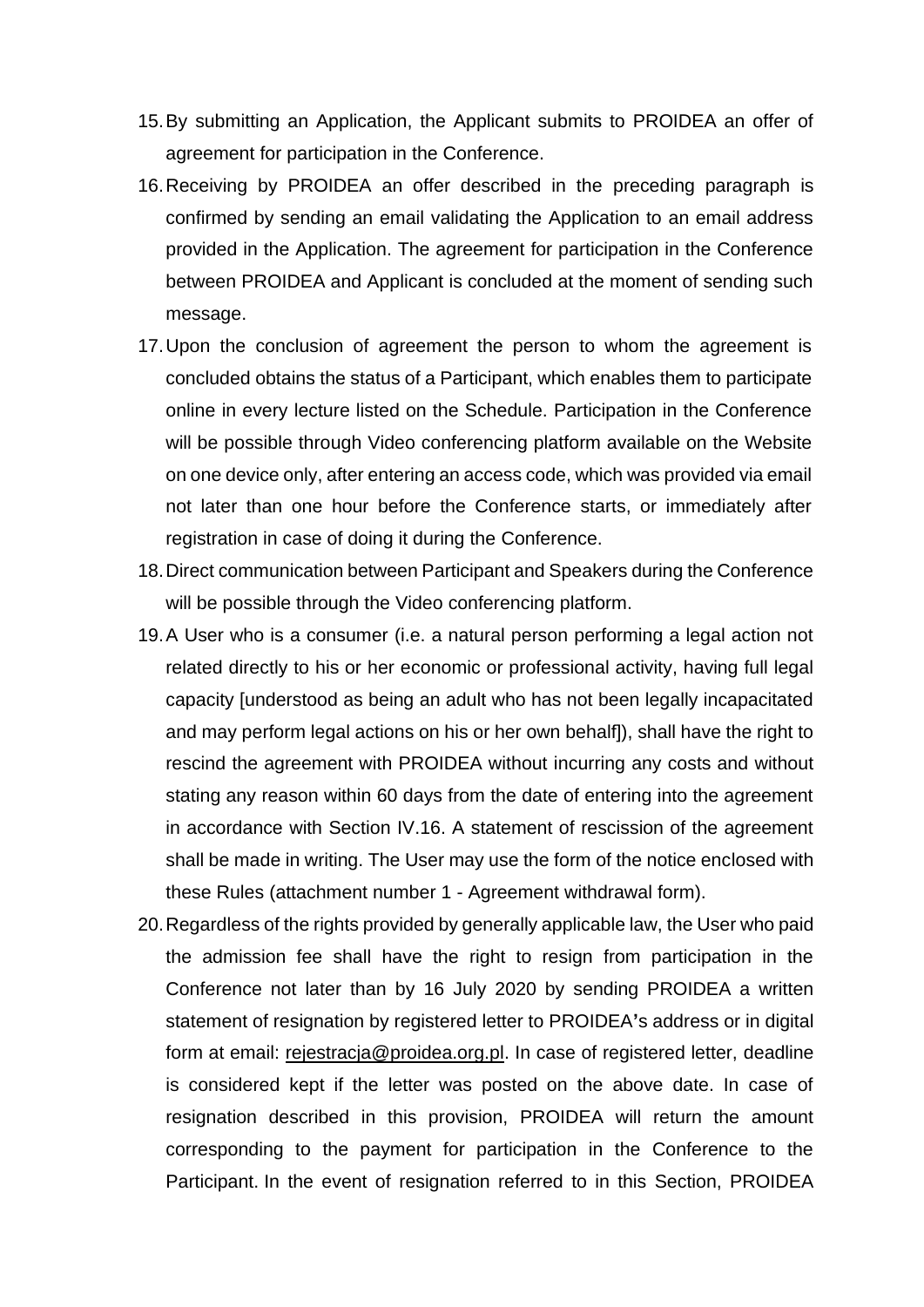shall refund the User for the amount equal to paid admission fee for the Conference. PROIDEA will make the best effort to return the Conference fee within 30 days from receiving the User's resignation.

- 21.Applicant acting on behalf of third party is authorized to submit resignation within the deadline stated in the preceding paragraph, on conditions specified in Art. 388 § 2 of the Civil Code.
- 22.PROIDEA shall allow changes to be made in the list of participants. Information on any change of Participants should be notified to PROIDEA not later than 5 days before the commencement of the conference. Any change of Participants shall require the User to fill in a new registration form and provide information on the change of Participants to the following e-mail address: rejestracja@proidea.org.pl, including the details of the persons concerned. In case of delivering the conference pack before the change of the Participant, the Participant is responsible for delivering the pack to the person concerned.
- 23.Participant is entitled to receive a conference pack. The conference pack is delivered by registered mail to the Participant's address. In order to receive a conference pack, it is necessary to provide Participant's address in the Form.
- 24.As part of the Conference, competitions and other separately regulated activities may be held, in which Participant is entitled to participate based on a correct Appliaction. Participating in competitions or additional activities may require performing activities specified in their rules, including providing additional data.

#### **V. Participation in the Conference as a Speaker.**

1. A User shall submit the request for participation in the Conference as a Speaker, please contact with aleksandra.mistak@proidea.org.pl

2. In the registration form, the User shall provide the following data: name and surname, e-mail address, telephone number, e-mail, country of residence, company name, position, brief curriculum vitae, type of session, name of the lecture, category, level of difficulty of presentation, abstract, duration, language of the lecture. The User shall enclose a digital photograph with the form.

3. PROIDEA shall send a confirmation of receipt of a request to the e-mail address indicated by the User in the registration form for Speakers.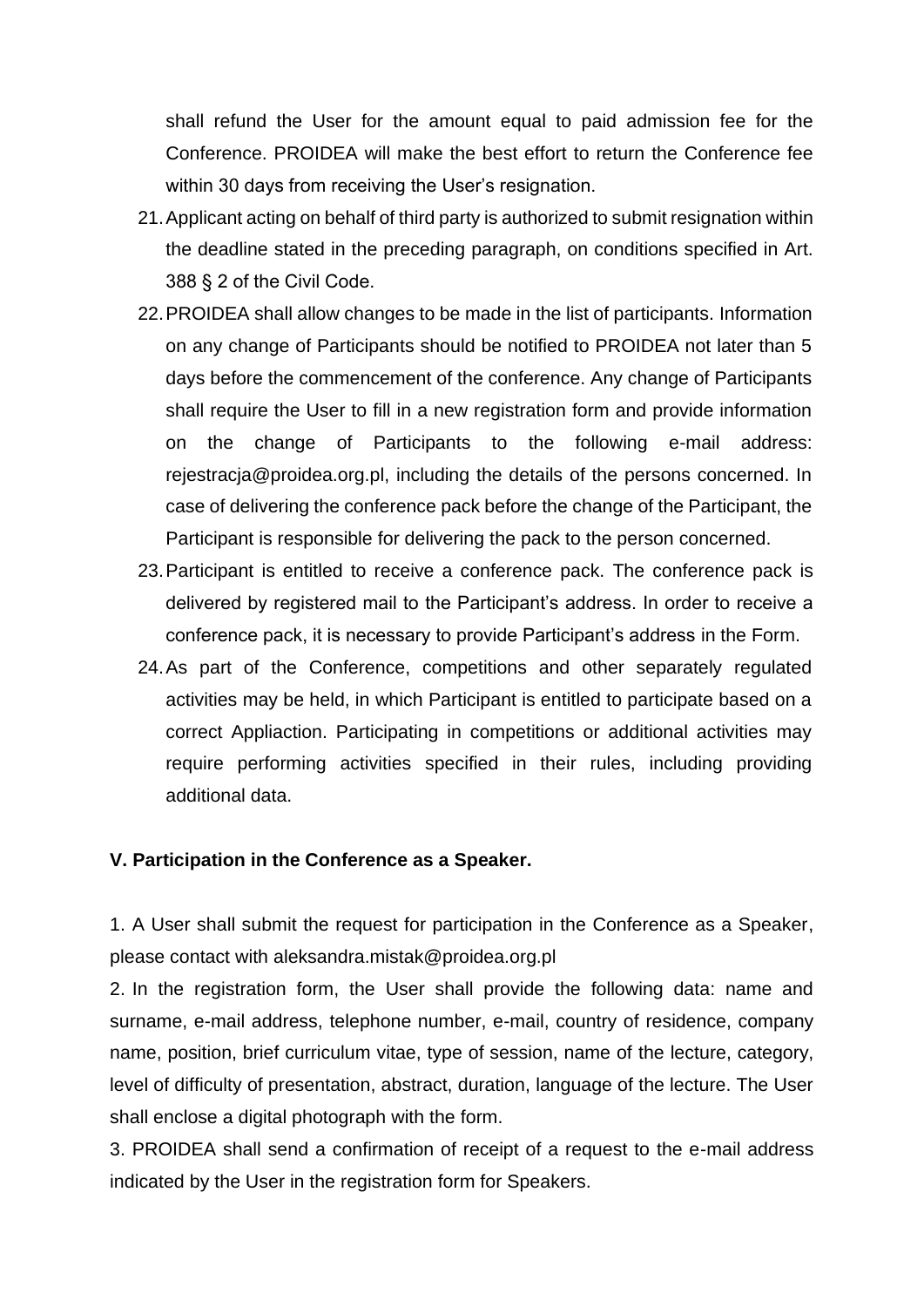4. Participation in the Conference as a Speaker shall be subject to PROIDEA**'**s review of the submitted request. The review of submitted requests and selection of Speakers shall be made by the Programme Board appointed by the PROIDEA. PROIDEA shall notify the User of the review result by e-mail.

5. In the case of a positive review, the Speaker shall prepare a presentation and send it to PROIDEA**'**s e-mail address, no later than 14 days before the date of the Conference. The Speaker is solely responsible for all content of the presentation.

6. By submitting a request for participation, Users shall award PROIDEA a nonexclusive license to use the materials provided to PROIDEA in connection with participation in the Conference **–** abstracts in Polish and English, the presentation provided to PROIDEA, and the lectures given by the Speaker during the Conference. Speakers shall also consent to the use of their image (**"**Rights**"**). The Licence shall cover:

a) in respect of recording and reproduction **–** recording and reproduction of the Rights using any technique, including by printing, reprography, digital techniques, on all types of media, including on CDs and semi-conductor devices, as well as entering

and loading the Rights in the memory of information and communication systems;

b) in respect of dissemination **–** leasing, lending and placing on the market of any media with recorded Rights;

c) in respect of dissemination otherwise than specified in item b above **–** making the Rights available in such a manner that any interested person can access the Rights at a place and time of their choice, displaying, broadcasting and rebroadcasting, both terrestrial and satellite, transferring the Rights by streaming, both live and on demand. The license shall be awarded subject to a positive review of the request in accordance with Section V.3. above. Speakers participating in the Conference shall also be required to register as Participants.

6. Speakers participating in the Conference shall also be required to register as Participants. The lecture will be delivered through Video conferencing platform.

7. The Speaker who has been approved by the Programme Board may be replaced by another Speaker, if such replacement Speaker represents the same company, presents the same material and the session has exactly the same technical or commercial profile and if such change is promptly notified to PROIDEA.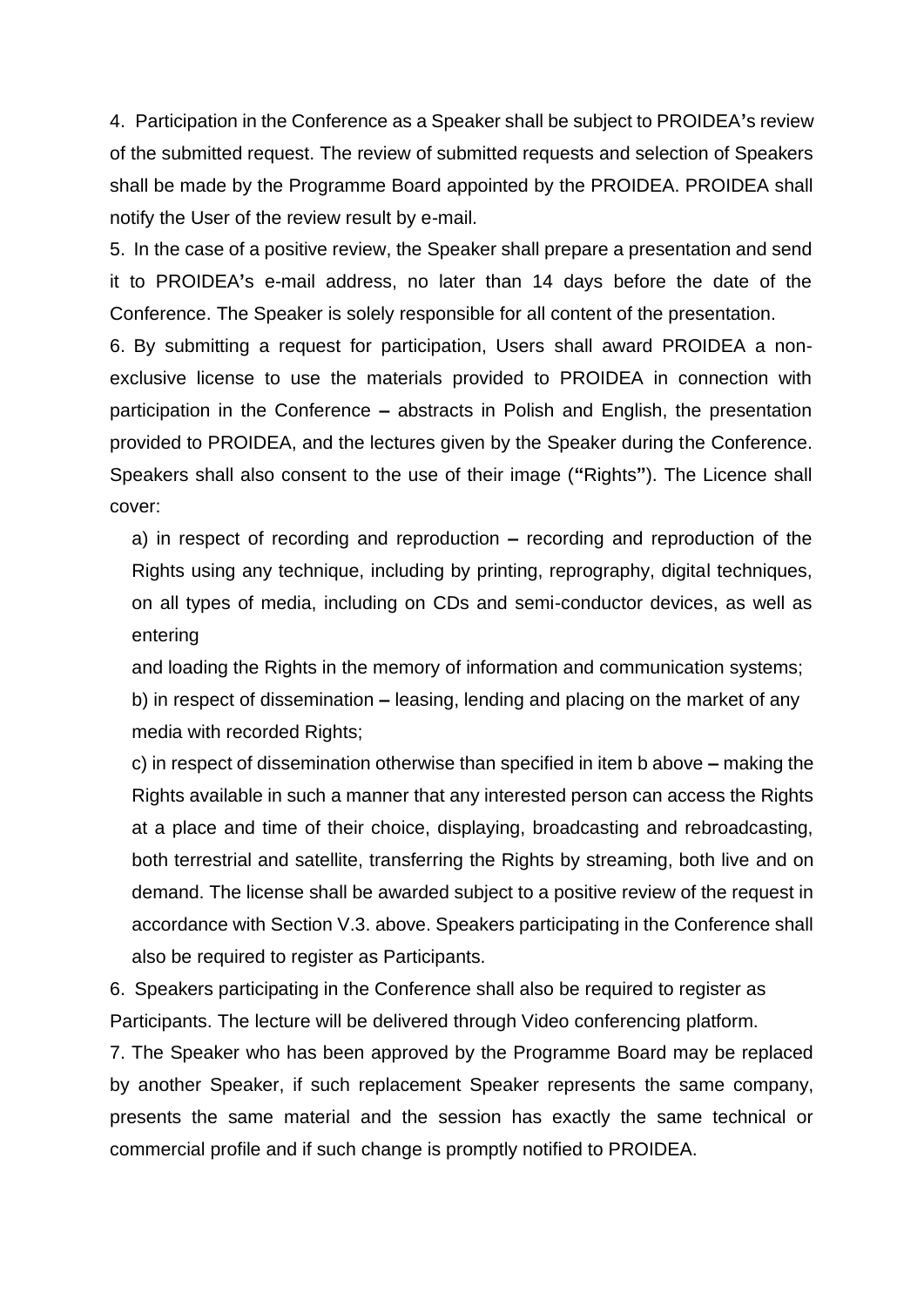8. PROIDEA shall have the right to refuse such a replacement if any of the above conditions is not met.

### **VI. Personal details.**

1. PROIDEA shall process the personal data of Participants and Speakers in the scope and on the terms indicated below and specified in detail in the Privacy Policy. 2. The entity acting as the Controller of personal data shall be PROIDEA Sp. z o.o. **of Kraków, with its registered office at ul. Zakopiańska 9, 30**-418 Kraków, entered in the Business Register maintained by the District Court for **Kraków**-**Śródmieście in** Kraków under No. KRS 0000448243, holding Tax Identification Number (NIP): 6793088842, with the share capital of PLN 10,000, paid in full.

### **VII. Complaints.**

1. The User may lodge complaints to the following e-mail address: biuro@proidea.org.pl or in writing, to the registered address of PROIDEA.

2. A complaint concerning the Conference proceedings may be submitted within 30 days after the end of the Conference. A complaint shall be deemed to have been lodged on the date of receipt of such complaint by PROIDEA.

3. Complaints lodged after the lapse of the period specified in Section VII.2. shall not be recognised.

4. PROIDEA shall review any complaints within 14 days after the date of their submission. If PROIDEA does not reply to a complaint within the deadline specified above, it shall be deemed that the complaint was granted, i.e. PROIDEA considered the User**'**s statement or request as justified.

### **VIII. Order regulations.**

1. Conference Participants and Speakers using the Platforms shall act in a way that does not pose a threat to the safety of other Participants and Speakers, comply with the law and these Rules, as well as immediately follow the instructions of security staff. It is forbidden to obstruct and block exits and escape routes, as well as other necessary rescue or fire-fighting equipment in the event of an emergency during the Conference.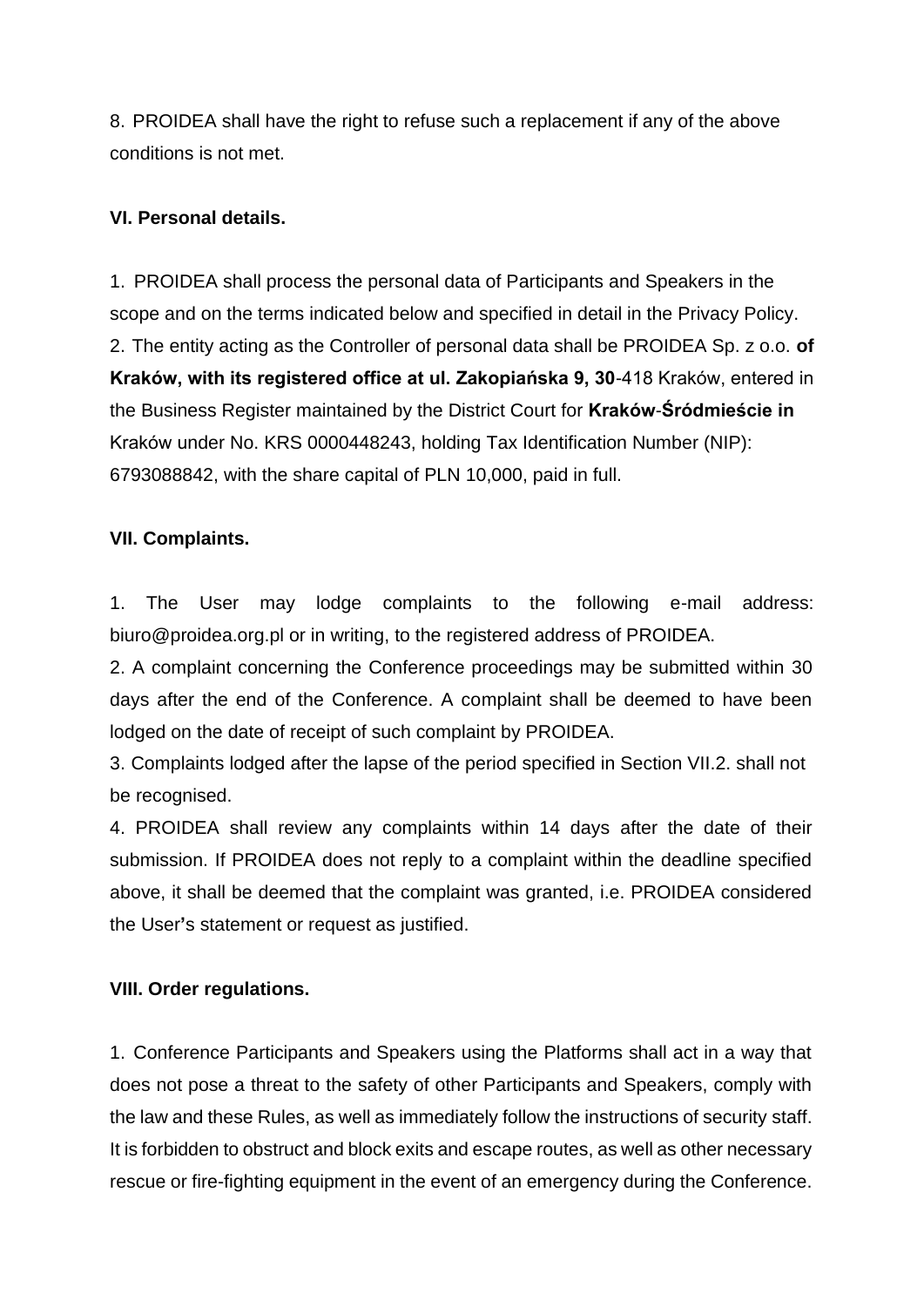2. Conference Participants and Speakers using the Platforms shall respect the rights and personal dignity of other Participants and Speakers. Participants and Speakers shall be strictly prohibited from harassing other Participants and Speakers. Harassment shall be deemed as: offensive verbal comments on sex, gender, age, sexual orientation, disability, physical appearance, body size, race, ethnicity or religion, as well as intentional intimidation, persecution, improper physical contact and unwanted sexual attention. In addition, during the Conference it shall be prohibited to use words and symbols commonly recognised as prohibited, including rude language or expressions that may offend religious or ideological feelings, or implying discrimination.

3. It shall be forbidden to damage any markings and information boards, advertising media, devices and equipment on the Conference premises etc. Participants and Speakers shall use sanitary facilities only for their intended purpose.

4. Participants and Speakers shall promptly notify PROIDEA of any instances of misconduct (in particular those indicated above) by other Participants or Speakers.

#### **IX. Out-of-court dispute resolution.**

1. Any disputes that may arise between PROIDEA and a Participant who is a consumer (i.e. a natural person performing a legal action not related directly to his or her economic or professional activity, having full legal capacity [understood as being an adult who has not been legally incapacitated and may perform legal actions on his or her own behalf]), may be resolved by conciliation. For detailed information on the methods and access to forms of out-of-court dispute resolution, see: https://www.uokik.gov.pl/pozasadowe\_rozwiazywanie\_sporow\_konsumenckich.php 2. Detailed information on the possibility of having recourse to an out-of-court complaint and redress mechanism, out-of-court dispute resolution as well as the rules of using these procedures, is also available at the offices and on the websites of:

a. county (municipal) consumer ombudsmen;

b. social organisations whose statutory tasks include consumer protection (including the Polish Consumer Federation, Association of Polish Consumers). Advice is provided by the Polish Consumer Federation through a free helpline 800 007 707 and by the Association of Polish Consumers at porady@dlakonsumentow.pl)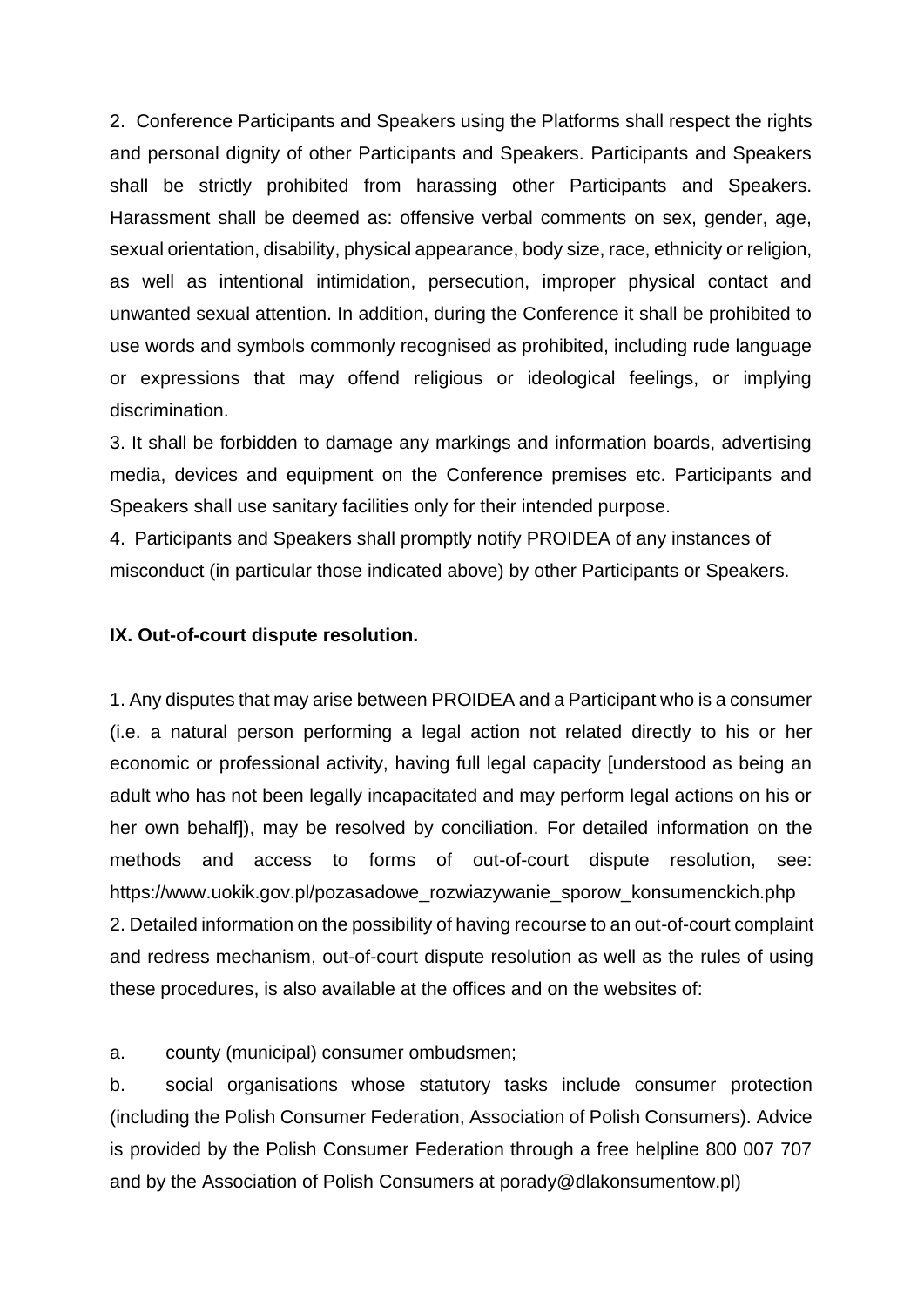c. Provincial Inspectorates of the Trade Inspection and on the following websites Internet of the Office of Competition and Consumer Protection:

d. http://www.uokik.gov.pl/sprawy\_indywidualne.php;

e. http://www.uokik.gov.pl/wazne\_adresy.php.

3. In the event of a dispute between PROIDEA and a Participant who is a consumer concerning the agreement on participation in the Conference, the consumer shall be entitled to having recourse to an out-of-court complaint and redress mechanism, including by filing a complaint in one of the official languages of the European Union, including Polish, through the EU ODR online platform available at: http://ec.europa.eu/consumers/odr/

4. A Participant who is a consumer has the right to apply to the Provincial Inspector of the Trade Inspection, pursuant to Art. 36 of the Act on Trade Inspection of 15 December 2000, for initiation of mediation proceedings regarding amicable settlement of the dispute between the consumer and PROIDEA. Information on the rules and procedure of the mediation conducted by the Provincial Inspector of the Trade Inspection is available at the offices and on the websites of individual Provincial Inspectorates of the Trade Inspection.

5. A Participant who is a consumer has the right to apply to the permanent consumer arbitration court referred to in Art. 37 of the Act on Trade Inspection of 15 December 2000, for resolution of the dispute arising under the concluded agreement.

### **X. Final provisions**

1. Unless otherwise stated in these Rules, communication between PROIDEA and the User who submitted the registration form for a Participant or Speaker to PROIDEA will be carried out electronically, to the User**'**s e-mail address indicated in the Account settings, and to the following PROIDEA**'**s e-mail address: aleksandra.mistak@proidea.org.pl or any other address in the proidea.org.pl domain. 2. Polish law is applicable for agreements based on these Rules.

3. The up-to-date Rules shall be published on the Website and sent, free of charge, to the Participant at his or her each request to the e-mail address indicated by the User. 4. PROIDEA reserves the right to change the date of the Conference or cancel it only in case of events beyond its control (state of emergency, natural disaster), which